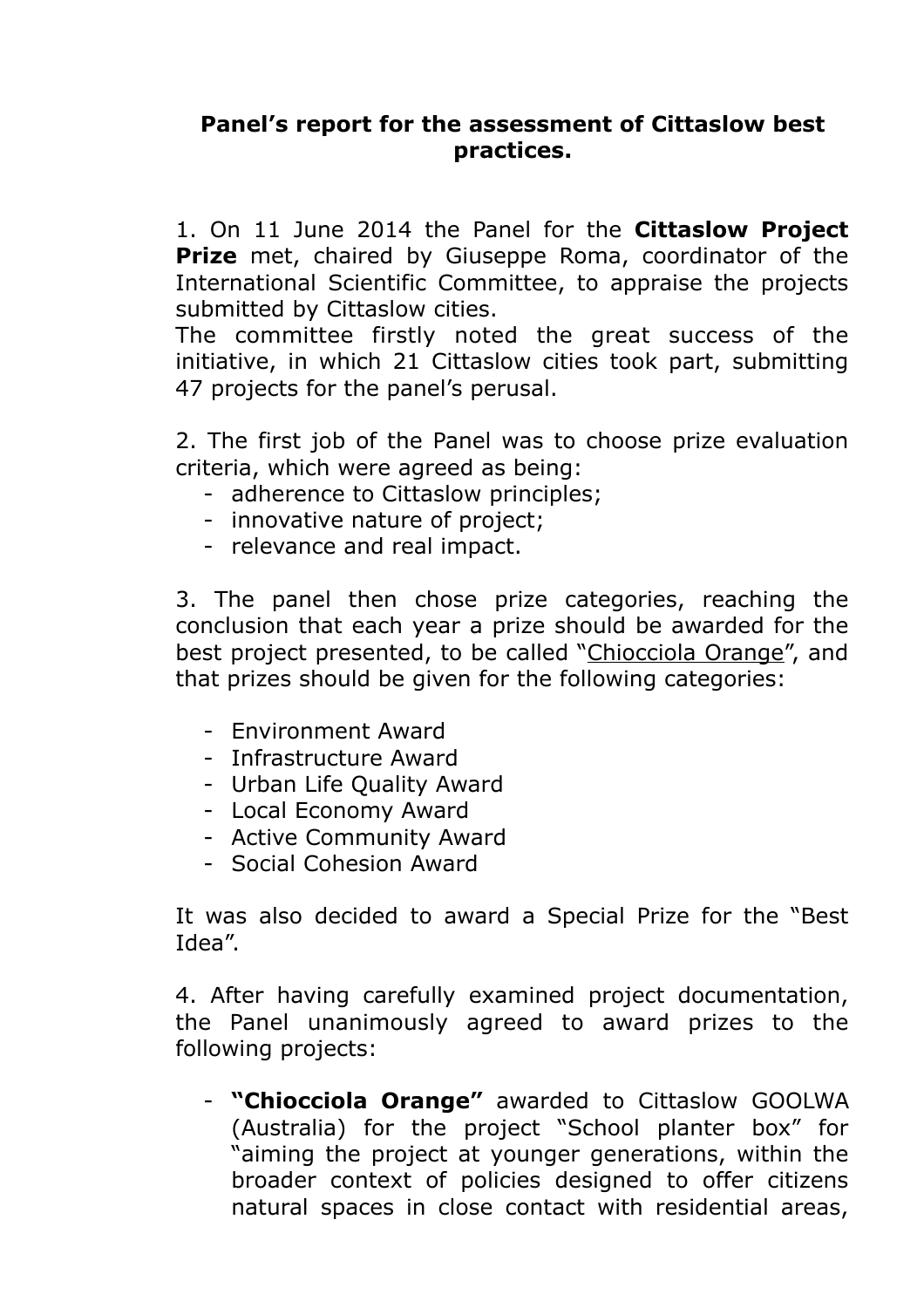arousing children's curiosity through a "green box", allowing them to learn while having fun";

- **Environment Award** to Cittaslow Seferihisar (Turkey) for the project "Seeds of Seferihisar" for "having salvaged autochthonous tomato seeds, involved producers and schools, created market gardens in the city and publicised the project throughout Turkey via the Web, thus helping to restrict the spread of GMOs".
- **Infrastructure Award** to Cittaslow Yaxi (China) for the project "Slow transportation System", for "having introduced electric vehicles and integrated cyclingpedestrian paths, helping to reduce pollution"
- **Urban Life Quality** to Cittaslow Chaudefontaine (Belgium) for the project "Soft Network for daily life", for "promoting the integration of the city's various neighbourhoods through minimal intervention on networks and services"
- **Local Economy Award** to Cittaslow Middendelfland (Netherlands) for the project "Sustainable farmer", for "having attained an excellent balance between agricultural, tourism and craft-based economic activities and respect for the environment"
- **Active Community Award** to Cittaslow Olisztynek (Poland) for the project "Youth City Council", for "having encouraged political participation, getting youngsters involved in local institutions"
- **Social Cohesion Award** to Cittaslow Bra (Italy) for the project "Community Welfare", for "having created an innovative system to combat poverty and support the underprivileged, with the involvement of the community and empowerment of project beneficiaries".

Finally, the panel gave the **Special Award for the Best Idea** to the Cittaslow of Novellara (Italy) for the project "Chocolate", for "introducing elements of transverse innovation through the retrieval of memory and history, creation of a "brand" and production aimed at enhancing local assets".

The Chairman